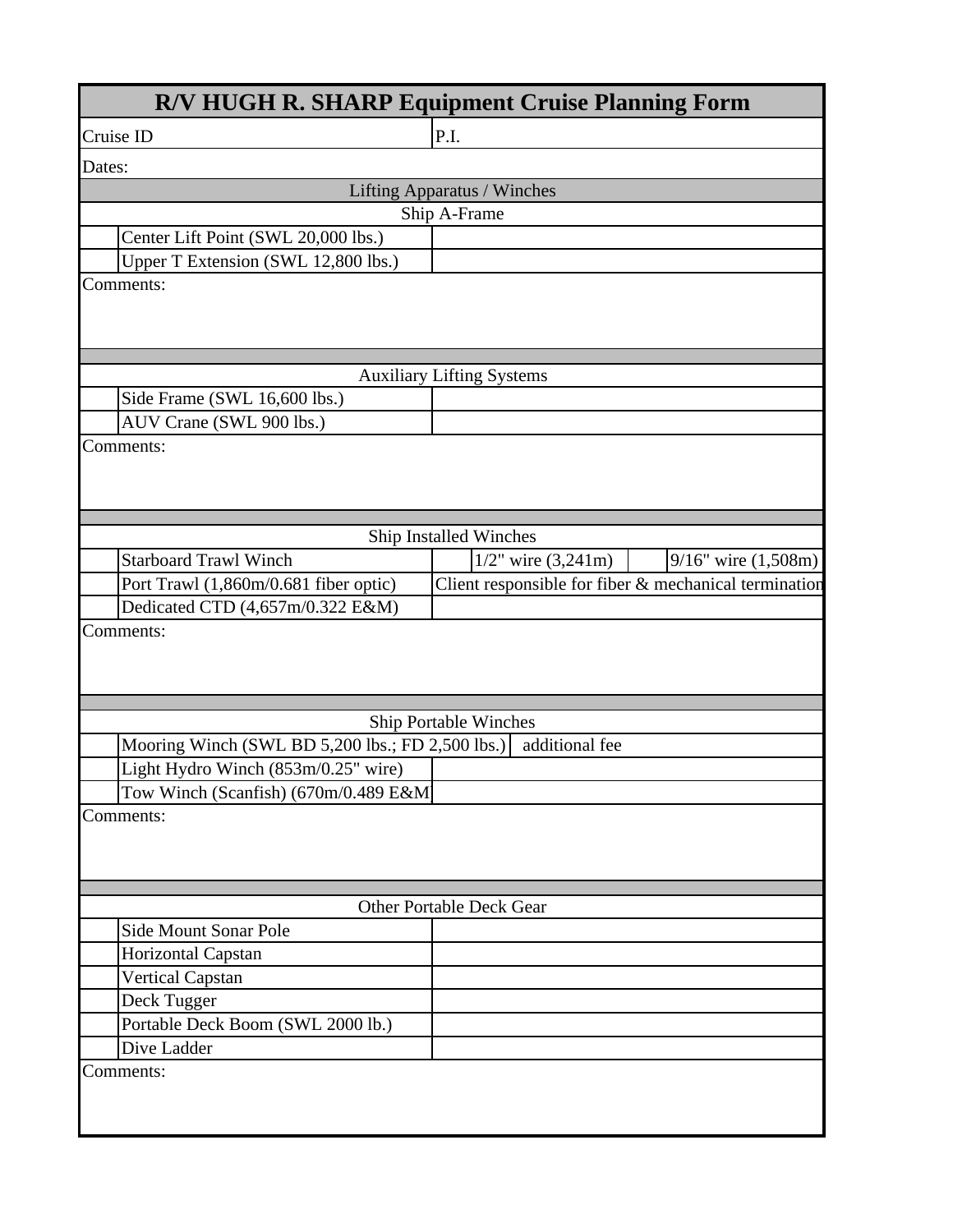| <b>R/V HUGH R. SHARP Equipment Cruise Planning Form</b>                    |                                  |
|----------------------------------------------------------------------------|----------------------------------|
| Cruise ID                                                                  | P.I.                             |
| Dates:                                                                     |                                  |
|                                                                            | <b>Standard Instrumentation</b>  |
|                                                                            | CTD (SBE 911 plus)               |
| 12 Bottle Frame & Carousel (SBE 32)                                        | Standard                         |
| Primary Temperature & Conductivity                                         | <b>Standard</b>                  |
| Secondary Temperature & Conductivity                                       | Standard                         |
| Eco-FL Fluorometer (WetLabs)                                               | Standard (max depth 500m)        |
| Deep Eco-FL Fluorometer (WetLabs)                                          | (max depth 6000m)                |
| Altimeter (Benthos)                                                        | Standard                         |
| Oxygen Sensor                                                              | Standard                         |
|                                                                            |                                  |
| G.O. 1010 Niskin Bottles                                                   | Standard, Number needed (max 12) |
| G.O. 1005 Niskin Bottles                                                   | Number needed (max 8)            |
| G.O. 1010X Spring Niskin                                                   | Number needed (max 12)           |
| G.O. Go Flow                                                               | Assorted                         |
| Large Volume Pump ~ 15 liter/minute                                        | <b>Special Request</b>           |
|                                                                            |                                  |
|                                                                            | Surface Mapping System (SMS)     |
| Recorded 10 second readings, 1 hour files Position, Weather, Surface Water |                                  |
| <b>Output DGPS Serial RS-232</b>                                           |                                  |
| Output PosMV 5 plus Serial RS-232                                          |                                  |
| Output Depth Knudsen 3260 Serial RS-232                                    |                                  |
| Discreet Water Sampling Available                                          |                                  |
| Comments:                                                                  |                                  |
|                                                                            | <b>ADCP</b>                      |
| 300 kHz Work Horse Mariner                                                 | Standard                         |
| 600 kHz BB Rio Grand                                                       |                                  |
| Comments:                                                                  |                                  |
|                                                                            |                                  |
| 200 kHz /4x3.5 kHz array                                                   | Knudsen 3260 Chirp<br>Standard   |
| Comments:                                                                  |                                  |
|                                                                            |                                  |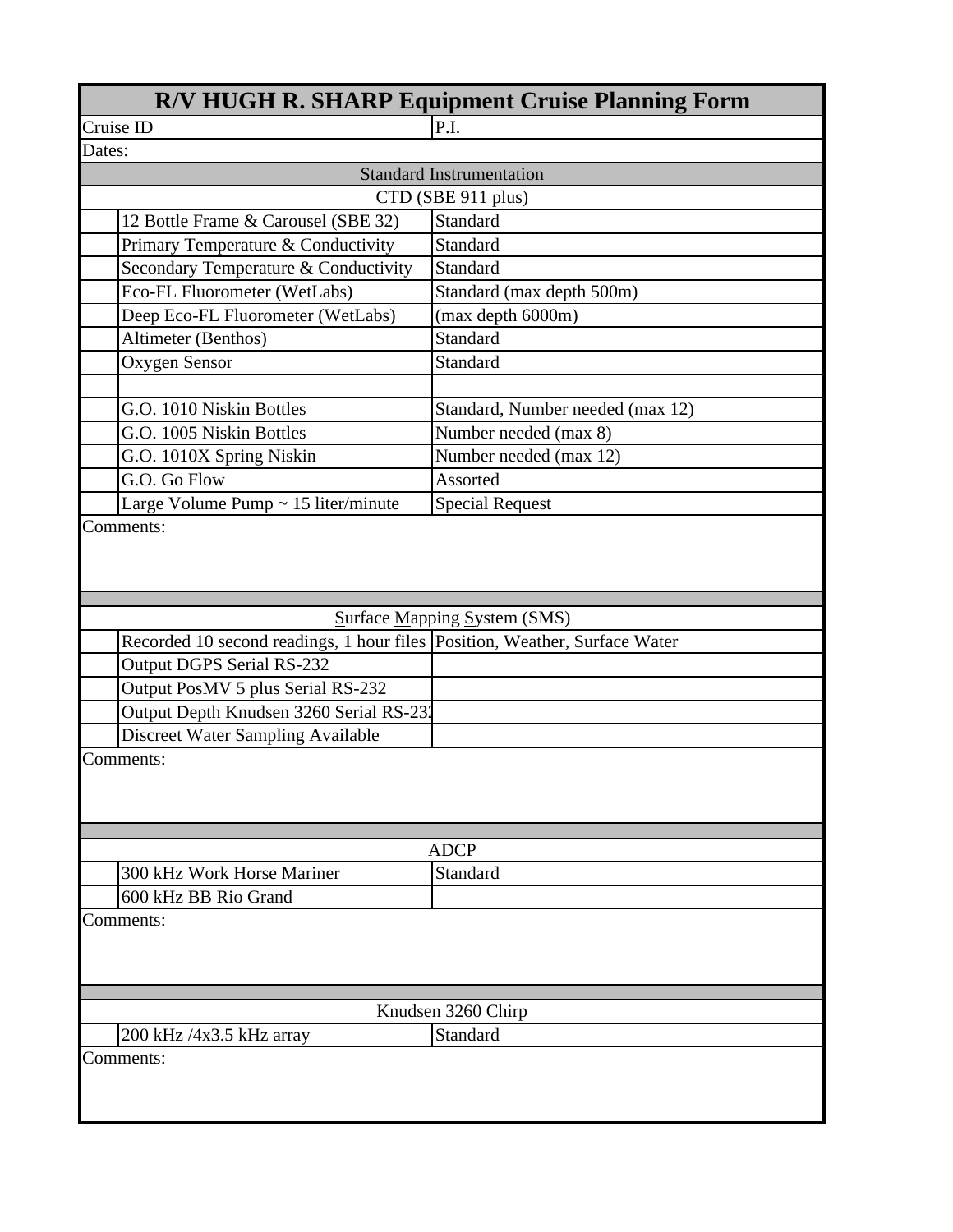| <b>R/V HUGH R. SHARP Equipment Cruise Planning Form</b> |                                                                                          |  |
|---------------------------------------------------------|------------------------------------------------------------------------------------------|--|
| Cruise ID                                               | P.I.                                                                                     |  |
| Dates:                                                  |                                                                                          |  |
|                                                         | Laboratories                                                                             |  |
|                                                         | <b>Laboratory Outfit</b>                                                                 |  |
| DI & Q Grade Water Maker (10lt/hour)                    | Standard                                                                                 |  |
| <b>Science Microwave</b>                                |                                                                                          |  |
| Chemical Hood 1                                         | Dry Lab (currently have 1 hood, 3 locations)                                             |  |
| Chemical Hood 2                                         | Dry Lab (currently have 1 hood, 3 locations)                                             |  |
| Chemical Hood 3                                         | Wet Lab (currently have 1 hood, 3 locations)                                             |  |
| -80 Freezer, Dry Lab                                    | samples must be pre-chilled to -40 before storing                                        |  |
| "Seawater" Chest Freezer (5cu.ft.)                      | Dry Lab                                                                                  |  |
| "Seawater" Refrig/Freezer (6.9/2.7 cu.ft.)              | Dry Lab                                                                                  |  |
| "Fixative" Refrig/Freezer (10/3.4 cu.ft.)               | Wet Lab                                                                                  |  |
| "Biological" Chest Freezer (5 cu.ft.)                   | Wet Lab                                                                                  |  |
| "Fixative" Refrig/Freezer (10/3.4 cu.ft.)               | not normally installed                                                                   |  |
| "Seawater Upright Freezer (20 cu.ft.)                   | not normally installed                                                                   |  |
| Note Refrig/Freezer:                                    |                                                                                          |  |
|                                                         | "Seawater" = Seawater samples and non-noxious reagents. No preservatives, No Biologicals |  |
| "Fixatives" = Preserved water samples. No Biologicals   |                                                                                          |  |
| "Biological" = Mud, Fish, Bugs and Preservatives        |                                                                                          |  |
| Comments:                                               |                                                                                          |  |
|                                                         |                                                                                          |  |
|                                                         |                                                                                          |  |
|                                                         |                                                                                          |  |
|                                                         | <b>Laboratory Sampling</b>                                                               |  |
| Lab Diaphragm Zooplankton Pump                          |                                                                                          |  |
| Lab Centrifugal Chemical Pump                           |                                                                                          |  |
| De-Bubbler with multi ports                             |                                                                                          |  |
| Comments                                                |                                                                                          |  |
|                                                         |                                                                                          |  |
|                                                         |                                                                                          |  |
|                                                         |                                                                                          |  |
|                                                         |                                                                                          |  |
|                                                         |                                                                                          |  |
| Laboratory Instrumentation                              |                                                                                          |  |
| Light Profiler (Biospherical Par BIS 2101)              |                                                                                          |  |
| <b>Satlantic HPERPROCR Radiometer</b>                   |                                                                                          |  |
| <b>Sound Guard</b>                                      | Ship noise recording system                                                              |  |
| Turner AU-10 Lab Fluorometer                            |                                                                                          |  |
| XBT (no ship provided unit)                             | Required science instrument                                                              |  |
|                                                         |                                                                                          |  |
| Comments                                                |                                                                                          |  |
|                                                         |                                                                                          |  |
|                                                         |                                                                                          |  |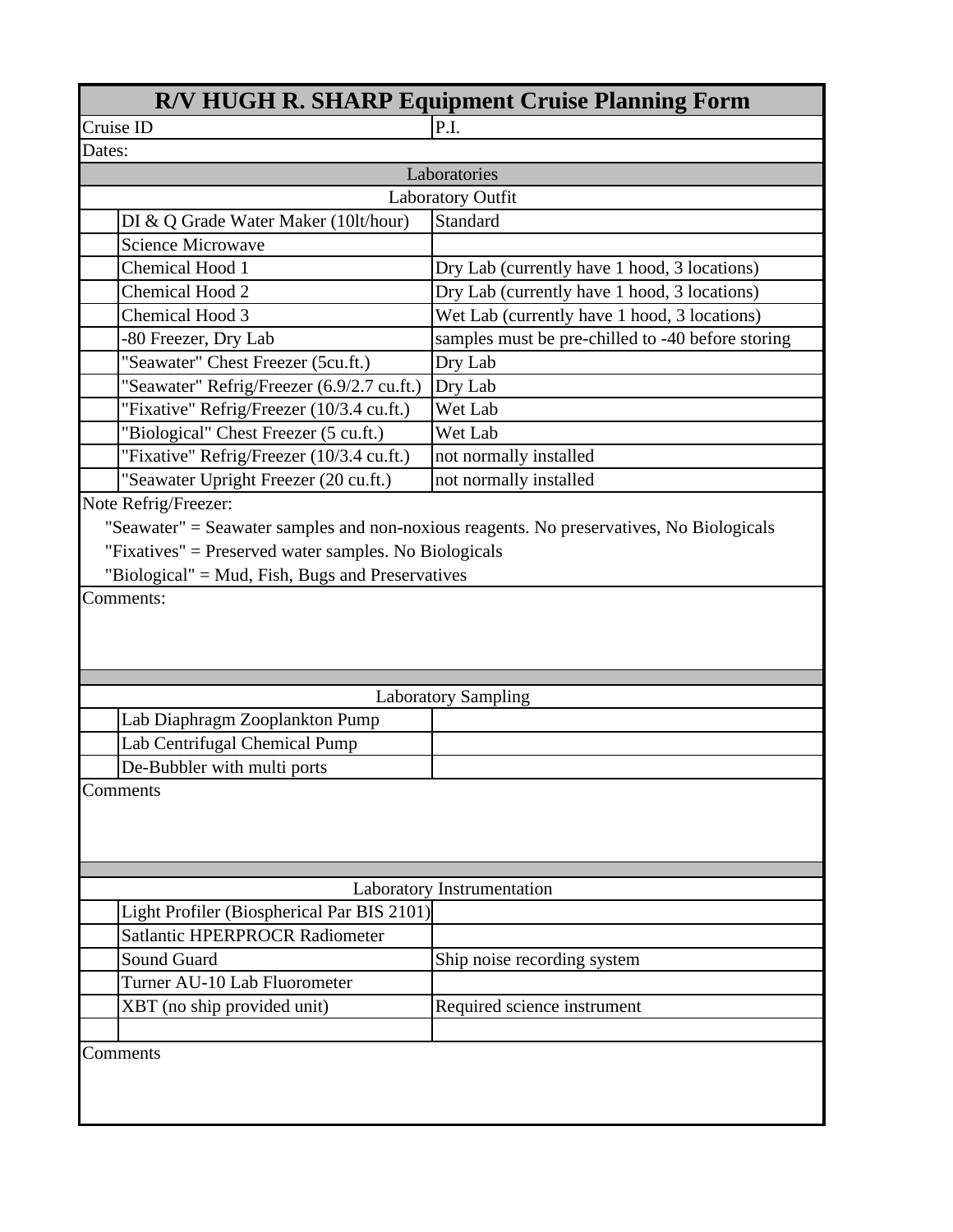| <b>R/V HUGH R. SHARP Equipment Cruise Planning Form</b>                  |                                                       |  |
|--------------------------------------------------------------------------|-------------------------------------------------------|--|
| Cruise ID                                                                | P.I.                                                  |  |
| Dates:                                                                   |                                                       |  |
|                                                                          | Misc. Equipment                                       |  |
| <b>Mammal Watching Platform</b>                                          |                                                       |  |
| Big-Eye 25x150 Binoculars                                                |                                                       |  |
| Smith Mac Bottom Grab 14" x 13" x 8"                                     |                                                       |  |
| Gravity Core (2.5" tubes)                                                | Science must supply tubes                             |  |
| MC-800 Multicore                                                         |                                                       |  |
| Comments:                                                                |                                                       |  |
|                                                                          |                                                       |  |
|                                                                          |                                                       |  |
|                                                                          | Incubators                                            |  |
| Table (4"H x 91"L x 34"W)                                                |                                                       |  |
| Table 10" x 20"                                                          |                                                       |  |
| Table 10" x 20"                                                          |                                                       |  |
| Tub 300gal (24"H x 68"L x 60"W)                                          |                                                       |  |
| Tub 300gal (24"H x 68"L x 60"W)                                          |                                                       |  |
|                                                                          |                                                       |  |
| Tub 150gal (24"D x 54"L x 36"W)                                          |                                                       |  |
| Tub 150gal (24"D x 54"L x 36"W)                                          |                                                       |  |
| Tub 100gal (24"D x 49"L x 27"W)                                          |                                                       |  |
| Tub 100gal (24"D x 49"L x 27"W)                                          |                                                       |  |
| Tub 50gal (11"D x 48"L x 28"W)                                           |                                                       |  |
| Tub 50gal (11"D x 48"L x 28"W)                                           |                                                       |  |
| Comments:                                                                |                                                       |  |
|                                                                          |                                                       |  |
|                                                                          |                                                       |  |
|                                                                          |                                                       |  |
|                                                                          | Specialized Instrumentation (additional day rate fee) |  |
| RESON 7125 Multibeam 200/400 kHz                                         | requires pre-planning and logistics                   |  |
| Comments:                                                                |                                                       |  |
|                                                                          |                                                       |  |
|                                                                          |                                                       |  |
| EVIA Mk III Scanfish/SBE 911plus CTD requires pre-planning and logistics |                                                       |  |
| Comments:                                                                |                                                       |  |
|                                                                          |                                                       |  |
|                                                                          |                                                       |  |
|                                                                          |                                                       |  |
|                                                                          | <b>Additional Support</b>                             |  |
| Ship's Support Boat 17' SafeBoat/90hp                                    |                                                       |  |
| Comments: (usage estimate, etc.)                                         |                                                       |  |
|                                                                          |                                                       |  |
|                                                                          |                                                       |  |